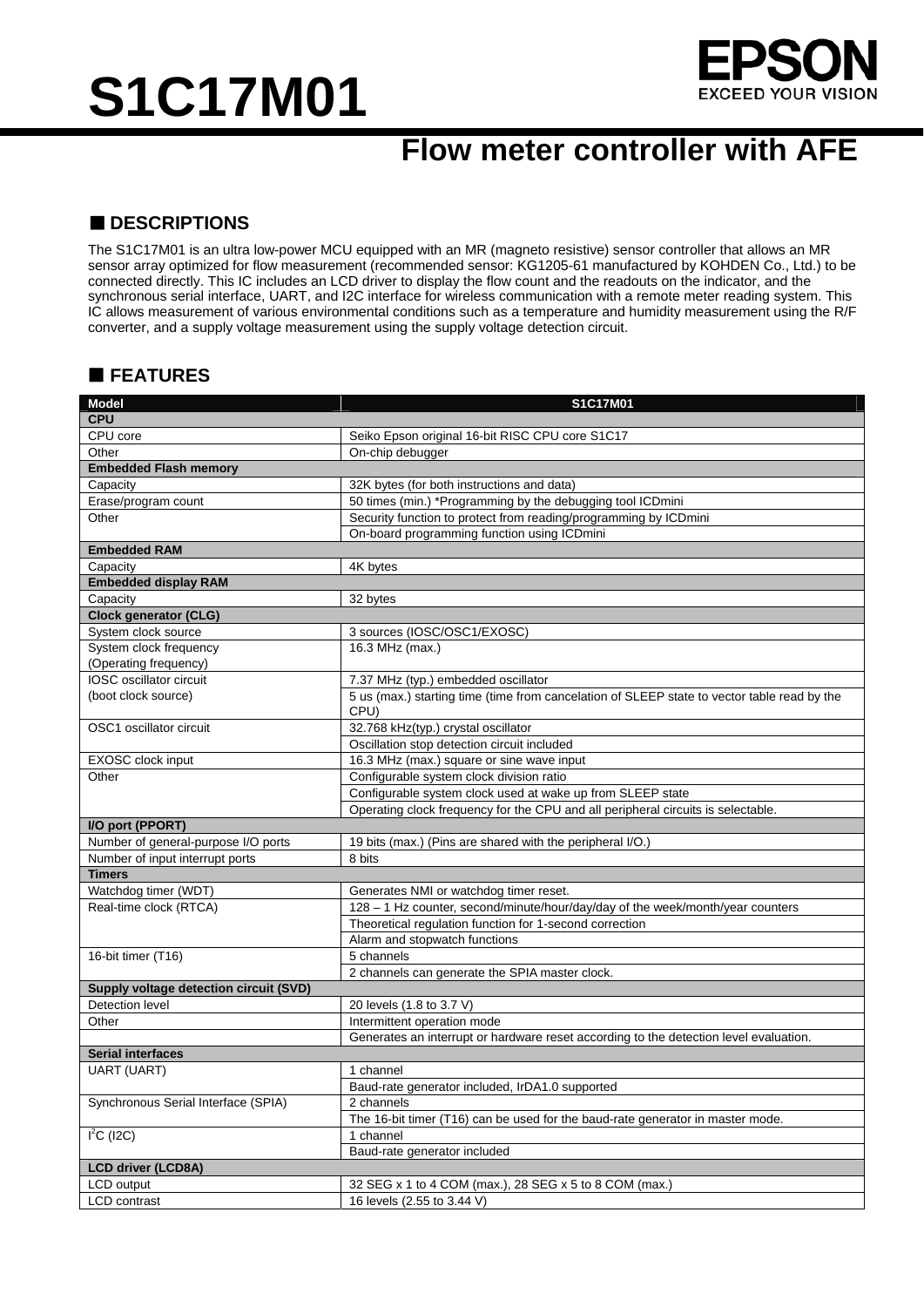## **S1C17M01**

| Other                                     | 1/3 bias power supply included, external voltage can be applied.                             |  |
|-------------------------------------------|----------------------------------------------------------------------------------------------|--|
| R/F converter (RFC)                       |                                                                                              |  |
| Conversion method                         | CR oscillation type with 24-bit counters                                                     |  |
| Number of conversion channels             | 1 channel (Up to two sensors can be connected.)                                              |  |
| Supported sensors                         | DC-bias resistive sensors and AC-bias resistive sensors                                      |  |
| <b>MR sensor controller (AMRC)</b>        |                                                                                              |  |
| MR sensor interface                       | MR sensor is directly connectable.                                                           |  |
| <b>Measurement functions</b>              | Evaluates normal rotation, reverse rotation, stop, and phase dropout by inputting            |  |
|                                           | analog rotation phase signals from an MR sensor.                                             |  |
| External interface                        | Pulse output function                                                                        |  |
|                                           | External hysteresis resistor control function                                                |  |
| <b>Reset</b>                              |                                                                                              |  |
| #RESET pin                                | Reset when the reset pin is set to low.                                                      |  |
| Watchdog timer reset                      | Reset when the watchdog timer overflows (can be enabled/disabled using a register).          |  |
| Supply voltage detection circuit reset    | Reset when SVD detects the set voltage level (can be enabled/disabled using a register).     |  |
| Interrupt                                 |                                                                                              |  |
| Non-maskable interrupt                    | 4 systems (Reset, address misaligned interrupt, debug, NMI)                                  |  |
| Programmable interrupt                    | External interrupt: 1 system (8 levels)                                                      |  |
|                                           | Internal interrupt: 15 systems (8 levels)                                                    |  |
| Power supply voltage                      |                                                                                              |  |
| VDD operating voltage                     | 1.8 to 5.5 V                                                                                 |  |
| VDD operating voltage when AMRC is active | 2.0 to 5.5 V                                                                                 |  |
| VDD operating voltage for Flash           | 1.8 to 5.5 V (VPP = $7.5$ V external power supply is required.)                              |  |
| programming                               |                                                                                              |  |
| <b>Operating temperature</b>              |                                                                                              |  |
| Operating temperature range               | -40 to 85 $^{\circ}$ C                                                                       |  |
| <b>Current consumption</b>                |                                                                                              |  |
| SLEEP mode                                | $0.35 \text{ uA}$                                                                            |  |
|                                           | $IOSC = OFF$ , $OSC1 = OFF$ , $VDD = 3.6 V$                                                  |  |
| <b>HALT</b> mode                          | 0.8 <sub>u</sub> A                                                                           |  |
|                                           | $IOSC = OFF$ , $OSC1 = 32$ kHz, RTC = ON, $VDD = 3.6$ V                                      |  |
|                                           | 1.3 uA                                                                                       |  |
|                                           | $IOSC = OFF$ , $OSC1 = 32$ kHz, $RTC = ON$ , $CPU = OSC1$ , $LCD = ON$ (no panel load, $Vcz$ |  |
|                                           | reference)                                                                                   |  |
| RUN mode                                  | 12.5 uA                                                                                      |  |
|                                           | $IOSC = OFF$ , $OSC1 = 32$ kHz, $RTC = ON$ , $CPU = OSC1$ , $LCD = ON$ (no panel load, $Vcz$ |  |
|                                           | reference)                                                                                   |  |
|                                           | 2.5 mA @ 1/1 divided clock                                                                   |  |
|                                           | $IOSC = ON$ , $OSC1 = 32$ kHz, RTC = ON, CPU = IOSC, LCD = OFF (no panel load)               |  |
|                                           | 500 uA @ 1/4 divided clock                                                                   |  |
|                                           | $IOSC = ON$ , $OSC1 = 32$ kHz, RTC = ON, CPU = IOSC, LCD = OFF (no panel load)               |  |
| <b>Shipping form</b>                      |                                                                                              |  |
| 1                                         | TQFP13-64pin (Lead pitch: 0.5 mm)                                                            |  |
| $\overline{2}$                            | Die form (Pad pitch:100 um)                                                                  |  |